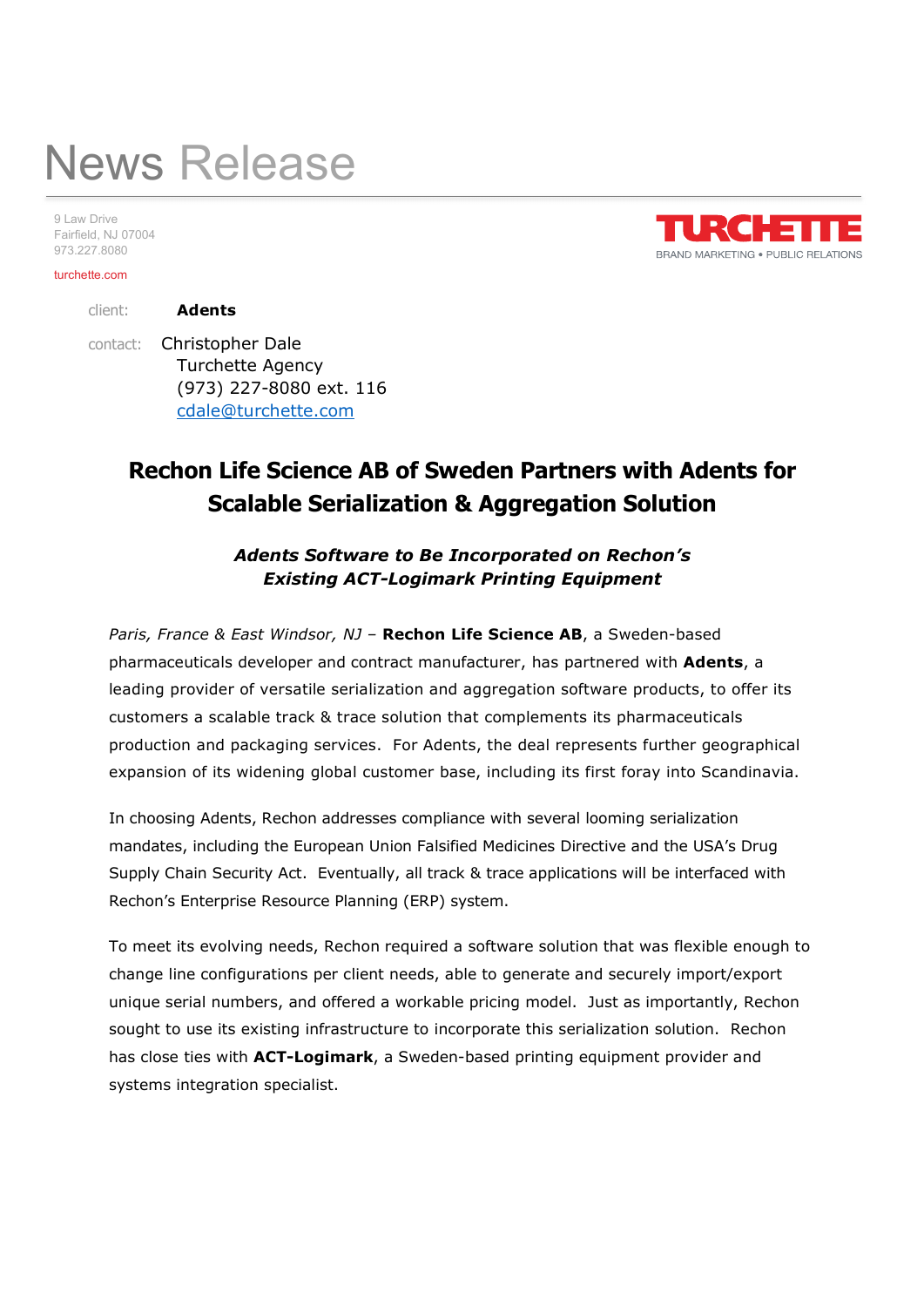The Adents serialization and aggregation suite of software enables companies to achieve traceability and documentation compliance easily, addressing both current and emerging regulations while also minimizing impact on production processes and productivity. An ideal "standardized software" approach, Adents unit identification and traceability software is extremely flexible, scalable, and quick to deploy as it does not require add-on hardware. It also helps enrich marketing and eliminate counterfeiting.

Rechon offers a comprehensive range of pharmaceutical services, including the preparation, filling, packaging and distribution of commercial products as well as Clinical Trial Supplies. The company's cGMP contract pharmaceutical development services include process and analytical development; manufacturing, supplies and services for clinical trials; stability studies; storage and distribution and Qualified Person (QP) release services.

Maria Wingren, Manager Projects & Validation, said: "As a company that manufactures and packages pharmaceutical products for leading pharmaceutical companies around the world Rechon requires regulatory solutions that address a wide array of both customer and internal needs. In Adents Pharma Suite software, we believe we've found a easy to use, standardized solution that meets the complexities of current and future track & trace mandates – a flexible, scalable approach that works within our existing hardware and various, client-specific line configurations."

According to Christophe Devins, CEO and Founding Partner of Adents: "Our partnership with Rechon is far more than a typical vendor-customer relationship. It establishes an ecosystem of system integrators capable of implementing serialization solutions expediently and on a grand scale. This deal also brings together a consortium of experts capable of addressing track & trace issues from a holistic view – the effective marriage of software, hardware and line integration."

# # #

### About Rechon Life Science AB

Rechon Life Science AB is a pharmaceuticals developer and contract manufacturer & packager whose core business is transforming both its own and its customers' technologies and formulations into validated, approved pharmaceuticals and medical products that fulfill customer specifications and expectations. Rechon achieves this through a rigorous, proven project process combined with state-of-the-art production and packaging facilities.

Rechon's extensive and strict systems for quality assurance and control have earned the company's operations approval from the FDA and other key regulatory bodies around the world. To learn more, please visit www.rechon.com.